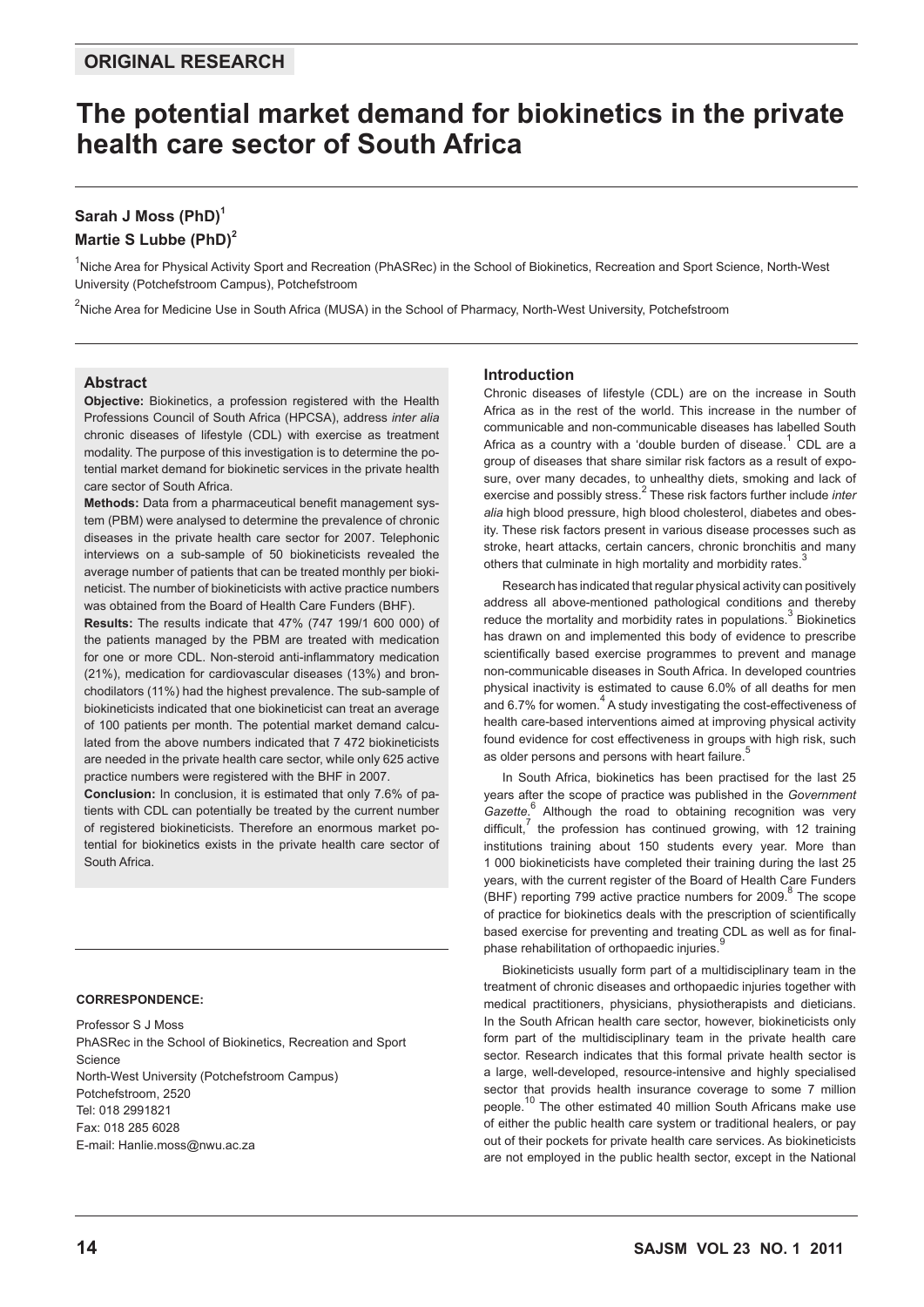Defence Force, people making use of the public health care system are not exposed to biokinetic intervention.

Although other health disciplines are attracted away from the public health sector with large financial and personal incentives.<sup>10</sup> this is not the case with biokinetics. This lack of job opportunities in the public health sector has forced biokineticists to become entrepreneurs by starting private practices. These practices are solo practitioners, associations or partnerships with other biokineticists or other health practitioners. This is, however, not as straightforward as other entrepreneurial ventures. Strict ethical guidelines set by the HPCSA to guide the profession and protect the public against exploitation hamper biokineticists to do marketing to the same extent as unregistered/unregulated professions.

In order to start any new venture, determining the market potential for the product is extremely important. As the purpose of all businesses is to create wealth, the product, price, packaging and<br>place of sale should be thoroughly investigated.<sup>11</sup> Health professionals are unfortunately seldom trained in business principles. This lack of business skills often results in the failure of biokinetic practices to be sustainable over a long period. This may create the perception that the potential market demand is too small to sustain the number of biokineticists trained annually. In the history of biokinetics in South Africa no studies have investigated the potential market demand for biokinetics, based on the services delivered by the profession to the public.

The purpose of this study was to determine the potential market demand for biokinetics in the private health care sector of South Africa. The results obtained from this investigation will shed some light on the potential number of biokineticists that could be trained per year, given no restrictions from the training institutions with regard to lecturing staff.

## **Research methodology Data collection**

The study was an observational study to determine the potential market need for biokinetics. In order to understand the methodology, it is important to define the market. According to Wood<sup>12</sup> the market potential is all the customers who may be interested in the service that is presented. It is, however, important to remember that some customers in this potential market are unaware of the product, some may not have access to it, some may not be able to use it and some may not be able to afford it. The potential market represents the maximum number of customers who might buy the product – but not the number who will realistically buy it.

The approach that was followed (Fig. 1) was to determine the number of persons in the identified segment (persons with a chronic disease of lifestyle) that potentially require the service and the number of potential service delivery points (practising biokineticists) matching each other. This was performed within the South African private health care framework.

For the purpose of this study, the market segment that was identified to base the potential market demand on was that of persons with CDL and orthopaedic abnormalities. Although the scope of practice for biokineticists $9$  includes the pathogenic and the fortogenic (health promotion) paradigms, it was decided to focus only on the pathogenic paradigm for the purpose of this study. Because secondary data were used for the analyses, it was important to ensure that they are timely, unbiased, legitimate, reliable and qualified.<sup>12</sup> In order to comply with these criteria, it was decided to make use of timely (2007), unbiased and reliable information from a private sector medicine claims database. The data are reliable as the database is



*Fig. 1. A schematic presentation of the research methodological approach. Fig. 1. A schematic presentation of the research methodological approach.*

created online in real time as patients collect their prescriptions. The geographical area, according to postal code of the consultation room of the prescriber, was also captured.

The medicine claims data were from a pharmacy benefit management company (PBM). The PBM company administered medicine claims data of members of medical schemes from almost all community pharmacies and 98% of the dispensing doctors. For security, ethical, patient and provider identification reasons, PBM company was not identified by name.

## **Prevalence of chronic diseases of lifestyle**

The Niche Area: Medicine Use in South Africa (MUSA) has the rights to use the medicine claims database of the specific PBM for research purposes. Ethical clearance was obtained from the Ethics Committee of the North-West University (Project number: NWU-0046-08-S5). This system is a fully integrated management system for more than 42 medical scheme clients administered by 17 different health care administrators. In 2007, 1.6 million South Africans benefited from this system. All medicines prescribed for chronic diseases were classified according to the coding system in the *Monthly Index of Medical Specialties* (*MIMS*) classification system, which classifies medicine according to its pharmacological action.<sup>14</sup> A further classification of medicine information was performed with regard to the place (consultation room) of prescriber (province, district council, municipality and main place level).

The Statistical Analysis System<sup>®</sup>, SAS 9.1<sup>®15</sup> programme was used to group all prescribed practice addresses according to province, district council, municipality and main place level. This allowed the researchers to identify the number of diseases treated with medication and the number of patients who received chronic medicine in different geographical areas in South Africa.

From the database all chronic conditions where exercise is considered an appropriate treatment modality and that is addressed by biokineticists in their scope of practice as announced in the Government Gazette<sup>6</sup> in 1983, were extracted to determine the national and provincial prevalence of the following chronic diseases in South Africa: hypertension, diabetes, obesity, dyslipidaemias, cardiovascular diseases, osteoporosis, depression and chronic obstructive pulmonary diseases (COPD).

#### **Biokineticist to patient/client ratio**

In order to determine the potential market for biokinetics in the private health care sector, the ratio of biokineticist to patient or client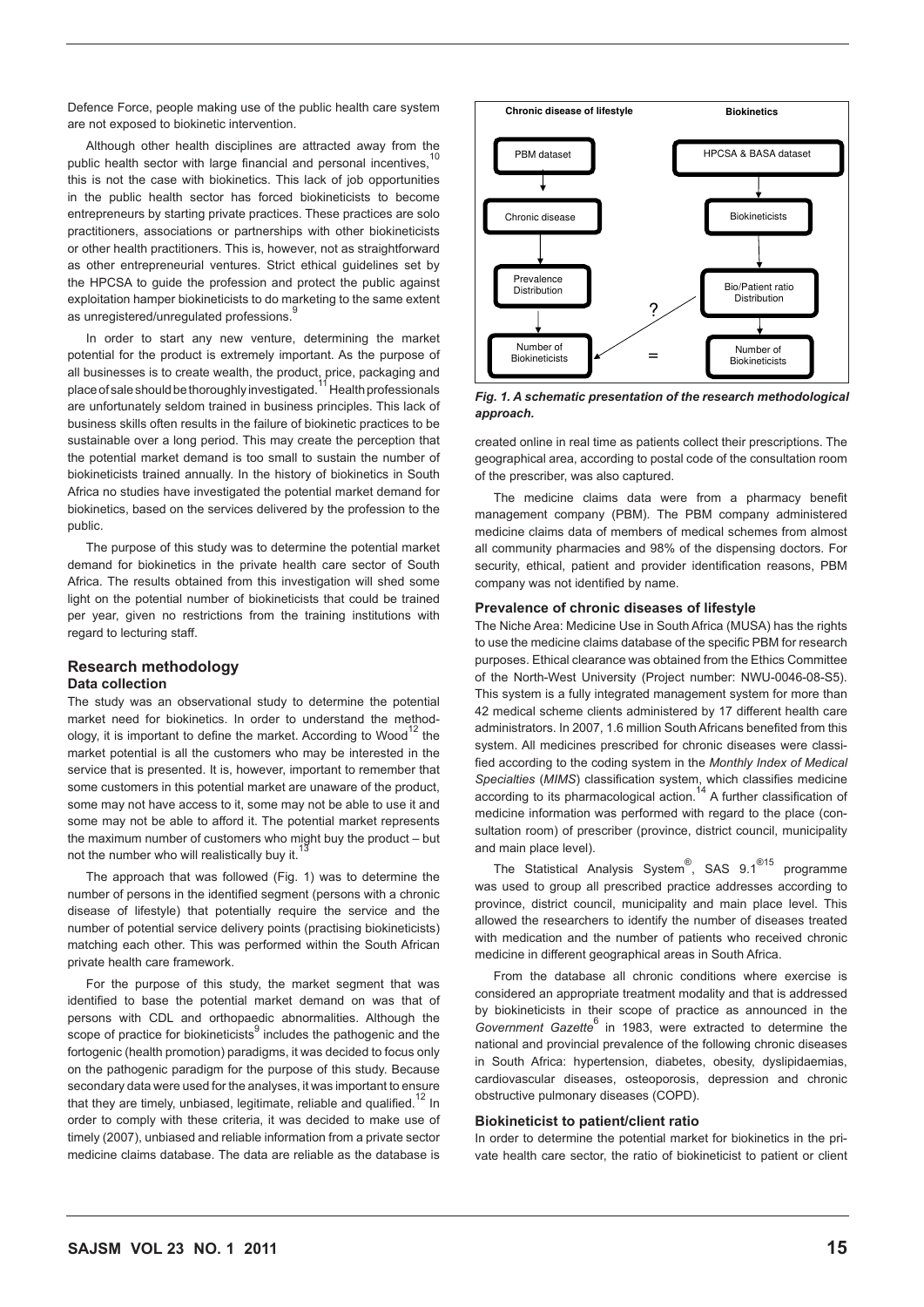| <b>CDL</b>            | Eastern<br>Cape | <b>Free State</b> | Gauteng | KwaZulu-<br>Natal | Limpopo | Mpuma-<br>langa | North-<br>West | <b>Northern</b><br>Cape | Western<br>Cape | <b>TOTAL</b> |
|-----------------------|-----------------|-------------------|---------|-------------------|---------|-----------------|----------------|-------------------------|-----------------|--------------|
| Anti-<br>depressants  | 9080            | 8 1 4 9           | 50 763  | 16 10 6           | 6854    | 5 6 5 0         | 7692           | 2 3 1 4                 | 14 9 93         | 122 026      |
| Epilepsy              | 1 5 4 7         | 1 604             | 13 583  | 5 0 9 1           | 958     | 1 0 8 1         | 1476           | 324                     | 2 7 1 7         | 28 4 8 1     |
| Parkin-<br>sonism     | 291             | 268               | 1807    | 593               | 145     | 154             | 235            | 60                      | 557             | 4 1 2 3      |
| <b>NSAID</b>          | 23 214          | 16 0 22           | 137 497 | 48 487            | 23 156  | 19820           | 23 304         | 5 1 3 0                 | 33 836          | 332 173      |
| Gout                  | 1 3 3 3         | 994               | 7708    | 2 1 1 3           | 913     | 1 1 5 0         | 999            | 233                     | 2 1 9 6         | 17 681       |
| Osteopo-<br>rosis     | 855             | 607               | 4815    | 1 670             | 211     | 292             | 429            | 100                     | 1851            | 10872        |
| <b>CVD</b>            |                 |                   |         |                   |         |                 |                |                         |                 | 210 248      |
| Inotropic<br>agents   | 507             | 495               | 2 3 8 4 | 1 0 2 8           | 286     | 259             | 310            | 131                     | 925             | 6 3 4 5      |
| Arrhyth-<br>mias      | 258             | 478               | 2 1 5 5 | 610               | 83      | 157             | 210            | 66                      | 735             | 4 7 7 4      |
| Hyperten-<br>sion     | 11 570          | 9 2 4 9           | 66 102  | 22 151            | 6 3 6 5 | 6945            | 8 4 6 7        | 2 4 5 5                 | 23 559          | 157 354      |
| Angina                | 4 5 5 3         | 3 0 1 2           | 19 081  | 7 2 3 6           | 2613    | 2415            | 2869           | 10 704                  | 7 5 8 8         | 50 587       |
| Vasodilator           | 50              | 104               | 782     | 97                | 54      | 69              | 142            | 32                      | 107             | 1444         |
| Vasocon-<br>strictors | 233             | 270               | 2746    | 514               | 156     | 303             | 386            | 89                      | 442             | 5 1 3 8      |
| Hyperlipi-<br>daemia  | 6 3 9 3         | 4 1 6 6           | 36 455  | 10 509            | 1986    | 2891            | 3519           | 875                     | 14 133          | 81 204       |
| Bronchodi-<br>lators  | 12 4 7 1        | 7 6 3 9           |         | 27 495            | 11 095  | 10 548          | 12764          | 2739                    | 21 642          | 175 277      |
| Asthma                | 2478            | 2 5 3 3           | 19 9 64 | 6 4 6 3           | 3 4 7 9 | 1959            | 3 0 8 3        | 508                     | 4 8 0 5         | 45 367       |
| <b>Diabetes</b>       | 3 3 8 8         | 2 3 3 5           | 19638   | 7981              | 2 5 5 7 | 2 1 2 9         | 2 5 8 6        | 693                     | 6010            | 47 459       |
| Total                 | 76 543          | 45 905            | 403 129 | 135 009           | 54 314  | 45 662          | 46 683         | 11 0 29                 | 92 774          | 911 212      |

**TABLE I. The prevalence of diseases related to chronic diseases of lifestyle receiving medication in the private health care sector based on a PBM company database in 2007 for the different provinces in South Africa**

CDL = chronic diseases of lifestyle; NSAID = non-steroid anti-inflammatory drugs; CVD = cardiovascular disease.

was also determined by means of a telephone survey. Biokinetics practice owners registered with the Biokinetics Association of South Africa (BASA) website were asked to indicate the average number of active clients/patients treated at their facility monthly, the number of biokineticists and intern-biokineticists working in the practice. The ratio of biokineticist to patient/client was determined from this information.

## **Statistical analysis**

Descriptive statistics with frequency tables, mean ± standard deviation and graphs were performed in order to determine the market potential for biokinetics in the private health sector. Mathematical calculations were performed to calculate the potential market need for biokineticists.

## **Results**

The purpose of this study is to determine the potential market demand in the broad term for biokinetics in the private health care sector, specifically with reference to the pathogenic paradigm. In order to determine this potential demand the results will be presented by determining the prevalence of CDL, reporting on the physical activity levels of the population and the available biokineticists and practices that address the CDL with exercise.

The prevalence of CDL as represented by chronic medication use from a medicine claims database of a PBM company indicated that 911 212 chronic diseases were treated within the 1.6 million subscribers (Table I). The average age of the persons taking chronic medication for diseases related to CDL was 36.8 ± 21.8 years. The average age was calculated according to the age at the first prescription date. The females were slightly older than the males (M=35.4±21.9 years; F=37.9±21.8 years). Totals in the table do not add up, as a few claims could not be placed according to geographical region (provinces) but are included in the calculations.

The results of Table I indicate that the prevalence of CDL is 66% in the specific PBM database for 2007. It is however known that one person could be diagnosed and treated for more than one disease, as is often the case for persons with diabetes mellitus. The calculation of the number of patients represented by the prevalence of CDL in the PBM (Table II) indicates that 47% of persons registered with the PBM are treated for CDL and receiving medication for the CDL. The prevalence of persons with CDL is the highest in the Gauteng province at 19%, with the lowest prevalence the Northern Cape at 1%.

When the results form Table II are further divided by age and ratio of female/male it shows that except for gout, the ratio of women obtaining chronic medication is higher than for men. The average age of the patients also indicate that lung disease is present mainly in the younger population, with the average age of persons treated with bronchodilators at 33.0±23.2 years and those with asthma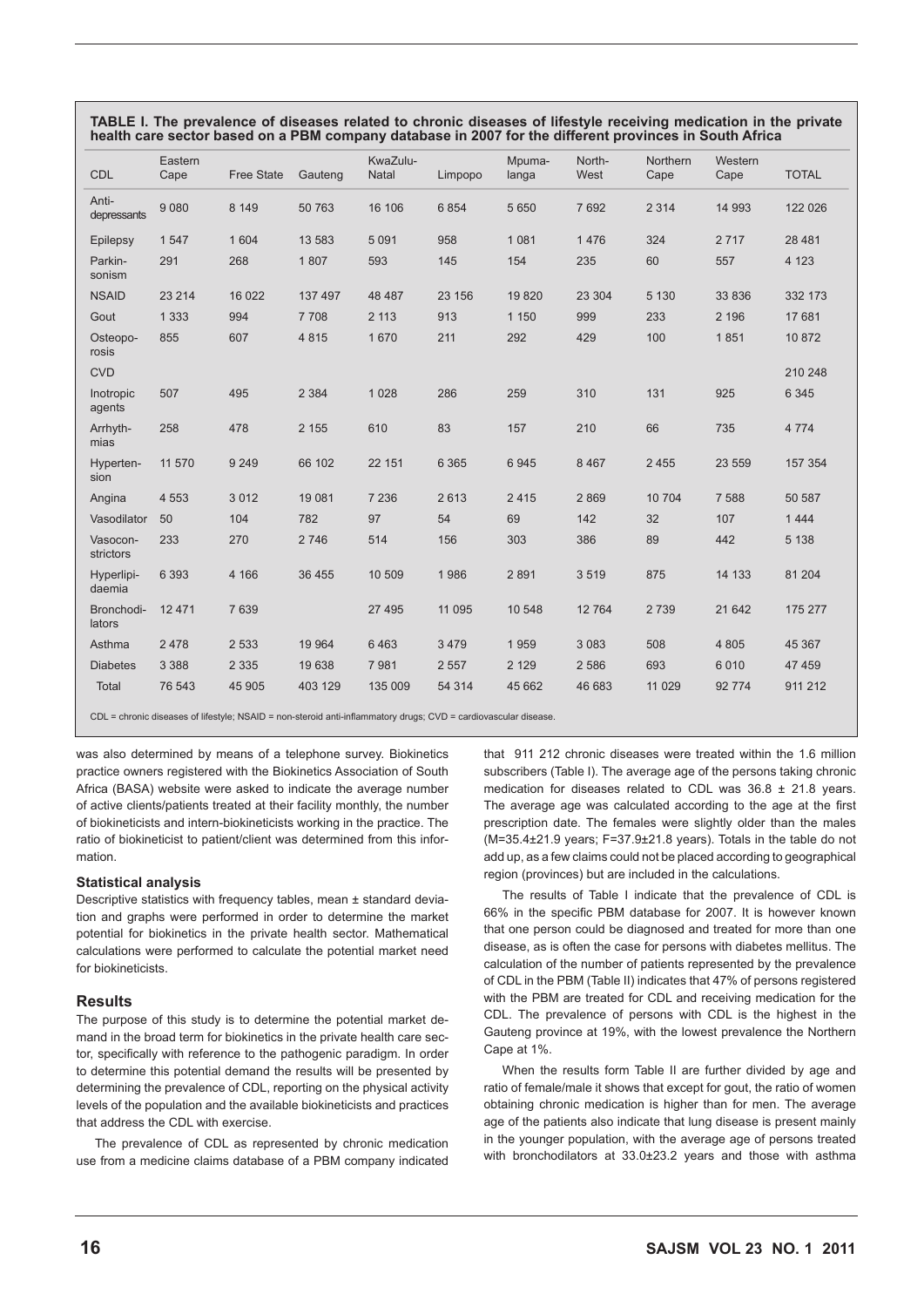| <b>Provinces</b>                                | <b>Estimated population</b> | <b>Persons with CDL</b> | % of the estimated population |  |
|-------------------------------------------------|-----------------------------|-------------------------|-------------------------------|--|
| Eastern Cape                                    | 6 906 200 <sup>§</sup>      | 46 503                  | 2.9                           |  |
| <b>Free State</b>                               | $2965600^8$                 | 33 110                  | 2.1                           |  |
| Gauteng                                         | 9688 100 <sup>§</sup>       | 300 659                 | 18.8                          |  |
| KwaZulu-Natal                                   | 10 014 500 <sup>§</sup>     | 112 948                 | 7.1                           |  |
| Limpopo                                         | 5402900 <sup>§</sup>        | 47 221                  | 2.9                           |  |
| Mpumalanga                                      | 3 536 300 <sup>§</sup>      | 42 2 2 1                | 2.6                           |  |
| North-West                                      | $3394200^{\$}$              | 49 8 95                 | 3.1                           |  |
| Northern Cape                                   | 1 102 200 <sup>§</sup>      | 11 271                  | 0.7                           |  |
| Western Cape                                    | 4 839 800 <sup>§</sup>      | 100 343                 | 6.3                           |  |
| Not indicated                                   |                             | 3 0 28                  | 0.2                           |  |
| Total                                           | 47 849 800 <sup>§</sup>     | 747 199                 | 46.7                          |  |
| §<br>Total mid-year population estimates, 2007. | 16                          |                         |                               |  |

**TABLE II. Prevalence of CDL according to the number of persons diagnosed and treated with medication for each of the provinces and in relation to the estimated population**

medication 32.6±25.3 years. The average age of people obtaining medication for cardiovascular diseases is 60 - 70 years. Non-steroid anti-inflammatory medication (NSAID) is mostly prescribed to persons around the age of 45 years. This may be due to the onset of arthritis and joint and muscle pain from previous injuries.

The calculation from Fig. 2 indicates that from 1.6 million persons, 747 199 persons are on medication for a CDL that could be treated through exercise intervention such as presented by biokineticists. This is further divided into 316 894 persons suffering from a single disease and the rest treated for more than one disease within the CDL. The prevalence of participants on anti-inflammatory medication is the highest (21%), followed by patients who received medication for cardiovascular diseases (13%) and then patients on bronchodilators (11%) and medication for hypertension (10%).



Fig 2. The prevalence (%) of disease in participants on the PBM **medication for the different chronic diseases of lifestyle. (NSAID =** *database taking medication for the different chronic diseases of*  **non-steroid anti-inflammatory drugs; CVD = cardiovascular disease** *lifestyle. (NSAID = non-steroid anti-inflammatory drugs; CVD = cardiovascular disease.)*

## **Physical inactivity profiles of South Africans**

As biokineticists address CDL with exercise as treatment, it is also important to report on the current levels of physical inactivity as it is a risk factor for CDL.<sup>3</sup> Secondary data reported in the *South African Health Review*10 compared the levels of inactivity reported in the general population with those reported in a corporate survey (Table III). The results indicate that about 50% of the general population does not participate in levels of physical activity that would reduce or manage CDL.

## **TABLE III. A summary of the prevalence (%) of physical inactivity reported in different surveys**

| <b>Surveys</b>                     | Total $(\%)$ | Males $(\%)$ | <b>Females</b><br>(%) |
|------------------------------------|--------------|--------------|-----------------------|
| 51-country survey <sup>17</sup>    | 46.2         | 44.7         | 47.6                  |
| Youth risk behaviour <sup>18</sup> | 36.8         | 30.5         | 43                    |
| Corporate survey <sup>19</sup>     | 69           | 62           | 75                    |
| SADHS <sup>20</sup>                | 46           | 43           | 49                    |
| World Health Survey <sup>21</sup>  | 46           | 43           | 49                    |
|                                    |              |              |                       |

SADHS = South African Demographic and Health Survey.

## **Current biokinetic practices**

In order to determine the market potential, the current number of biokineticists who render this service had to be determined. The number of practising biokineticists according to the BASA website, which is an optional place to register and not compulsory (Table IV), indicates 284 biokinetic practices. Seventy-one of the 284 practices are accredited to employ biokinetic interns (students in training who have to complete a final year of practical training before final registration with the HPCSA can be obtained). These practices may employ more than one biokineticist and a maximum of two interns per registered biokineticist.

Data obtained from the BHF,<sup>8</sup> the management system for practice numbers that enables biokineticists and patients to claim from medical insurance, indicate 625 biokineticists with active practice numbers who were also registered with the HPCSA in 2007. The distribution of these practices within South Africa (Table IV) indicates that the majority of the practices are in the Gauteng province (130), with the second most in the Western Cape (63). This means that 46% of biokineticists are practising in and around Gauteng, while about 22% of the total pool of practising biokineticists is active in the Western Cape. This leaves about 32% of the biokineticists in the rest of South Africa.

## **Ratio of biokineticist to patient/client**

A telephonic interview with 50 randomly selected available biokineticists indicated that each biokineticist could manage about 100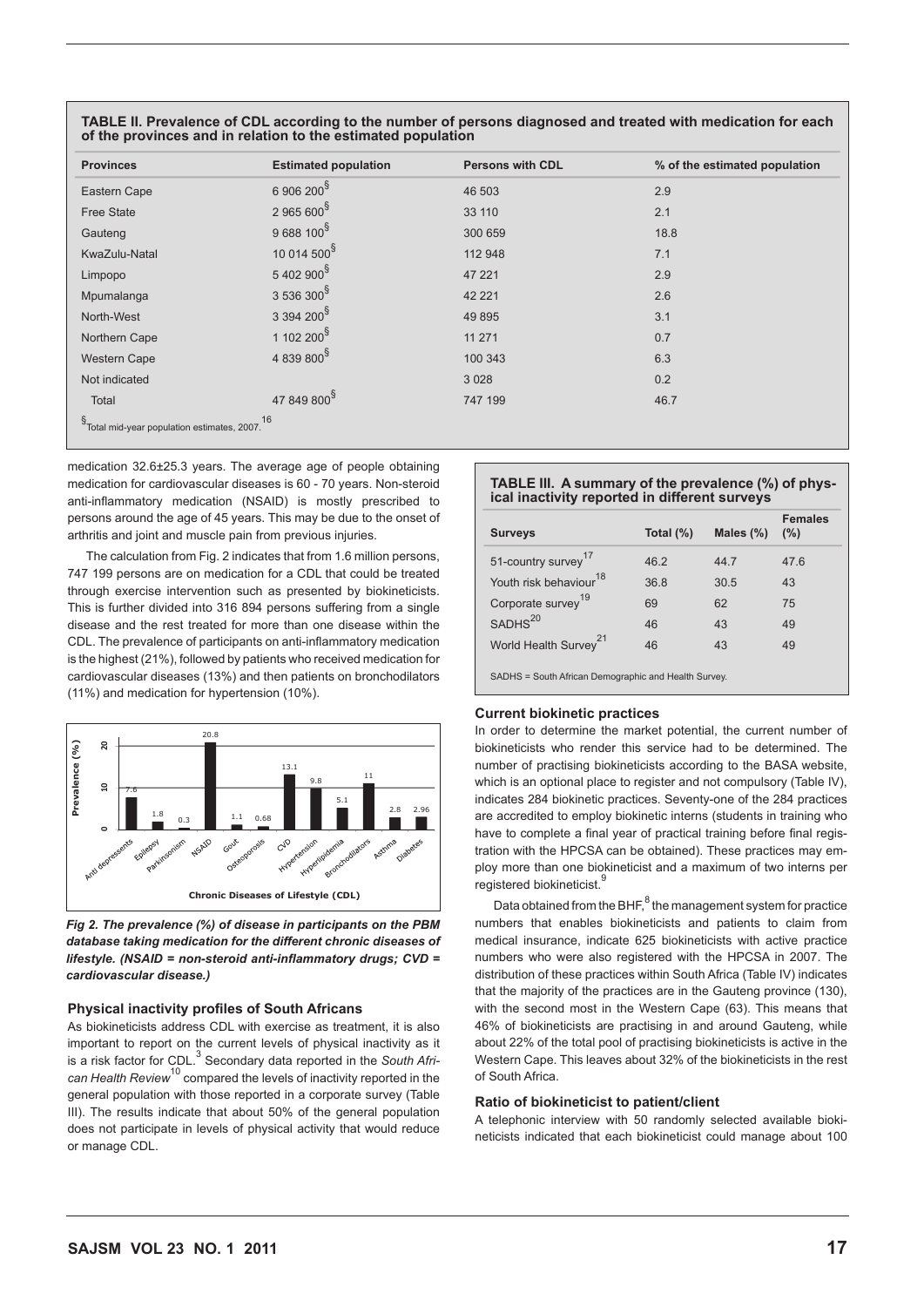(range 40 - 160) patients per month depending on the type of practice and the business strategy followed. There was an average of 2 biokineticists working in each practice. If every biokineticist managed 100 clients in South Africa from the specific PBM, where 747 199 clients are treated for CDL, then 7 438 biokineticists will be required in South Africa. Table IV indicates the current number of practising biokineticists with regard to each province together with the market potential based on the prevalence of chronic disease as indicated by the PBM system.

## **TABLE IV. The relationship between the current number of practising biokineticists and the potential market need for the different provinces**

| <b>Province</b>                      | <b>Current number of</b><br>practices (N) | <b>Market need</b><br>for biokineti-<br>$cists*(N)$ |
|--------------------------------------|-------------------------------------------|-----------------------------------------------------|
| Eastern Cape                         | 19                                        | 465                                                 |
| <b>Free State</b>                    | 11                                        | 331                                                 |
| Gauteng                              | 130                                       | 3 0 0 6                                             |
| KwaZulu-Natal                        | 33                                        | 1 1 2 9                                             |
| Limpopo                              | 5                                         | 472                                                 |
| Mpumalanga                           | 9                                         | 422                                                 |
| North-West Province                  | 11                                        | 498                                                 |
| Northern Cape                        | 3                                         | 112                                                 |
| <b>Western Cape</b>                  | 63                                        | 1 0 0 3                                             |
| Total                                | 284                                       | $7438^{\$}$                                         |
| Based on 100 patients/biokineticist. |                                           |                                                     |

§ Numbers differ due to some claims not being linked to original place of prescribing of medication.

## **Discussion**

CDL are a reality in South Africa, a country with a double burden of disease that is created between CDL, also known as non-communicable diseases, and the infectious diseases such as HIV/AIDS and tuberculosis, also known as communicable diseases. The results of this study indicate that the prevalence of the CDL in this PBM system is 56% and represent 47% patients. The major three conditions represent nearly a third of all the total medicine expenditure managed by this studied PBM. This is much higher than the reported 37% of deaths attributed to CDL.<sup>18</sup> Considering that most of the surveys report on data that were obtained either during  $1998^{20}$  (SADHS) or until 2005, $^2$  it is therefore possible that the prevalence of CDL has increased substantially since the last survey.

Although the percentages are not very high, the corresponding numbers of persons who require treatment are substantial. If these percentages of prevalence for the various CDLs are extrapolated to the general population, estimated to be  $47,498,000^{16}$  (StatsSA, 2009) at June 2007, it could mean that about 26 795 888 people in South Africa are diseased by one of the CDLs. Steyn *et al.*<sup>2</sup> report that about 6 million people are living with hypertension, 4 million with diabetes and about 4 million have hyperlipidaemia. Steyn et al.<sup>2</sup> also mention that about 56% of the population has at least one of these risk factors. The prevalence of CDL as found in this investigation based on the prescription of medication, observed comparable prevalence for hypertension and diabetes as reported by Puoane *et al*. 23 Studies investigating the cost of managing CDL have highlighted the burden of CDL on an economy.  $23,24$ 

When interpreting the data on CDL from a biokineticist's point of view, it is important to also consider the inactivity patterns in South Africa. The results indicate that females are more inactive than males, with people in the corporate sector reporting inactivity levels of close to 70% in the total for males and females.<sup>10</sup> This is a daunting number of physically inactive persons who are often also exposed to high levels of stress in the work environment. These high levels of physical inactivity indicate that there is a huge potential for the management of chronic diseases with exercise and physical activity interventions, as the majority of the population are currently not participating in the required amount of activity as prescribed by the  $ACSM<sup>3</sup>$  to achieve health outcomes.

The results of the number of biokineticists registered with the HPCSA that also have active practice numbers indicate that the approximately 625 biokineticists are most likely accommodated within the 284 biokinetics practices in South Africa. These are crude delineations as it is impossible to obtain the exact number of biokineticists who are actively earning a living as biokineticists. The reason is that persons on the register of the HPCSA continue to pay registration fees annually to ensure they stay on the role, even if they are not practising, in order to keep their registration. The reason for this behaviour is that it is difficult to obtain registration again once you have been deregistered and have not practised for a number of years. Another reason for inaccurate numbers on the BASA website is the fact that it is optional to register practices on the website. In spite of the inaccurate numbers, the data described are still the most accurate available that were used in the analysis and assumptions made.

The distribution of the biokinetics practices simulate the areas of high income in South Africa, with the most practices being in the Gauteng area and the least practices in the Northern Cape, which has the lowest income per capita.<sup>16</sup> The population density in Gauteng is also higher than in the Northern Cape, resulting in shorter travelling distances between home and biokinetic practices. The analyses of the number of patients/clients that a biokineticist is able to treat per month indicated an average of 100 persons with a range of between 40 and 160. There was an average of 2 biokineticists working per accredited practice.

In order to calculate the potential market demand for biokinetics, the potential number of persons taking medication for CDL according to the analysed PBM system was divided by 100 to determine the number of potential biokineticists needed. This calculation indicated that about 7 438 biokineticists are needed. If an average of two persons work together, that means that about 3 719 practices are potentially needed. The current number of biokinetic practices is therefore calculated to be rendering a service to only 8% of the potential market. As these are pure calculations to determine the market potential, it is necessary to take into account the factors that may hamper people from visiting a biokineticist for exercise as treatment of a CDL.

When calculating a market potential, the broadest market is first determined,<sup>12</sup> as was done with this study. It is important to remember that these results are a crude indication of the potential market demand for biokinetics in the private health care sector. This study also only focused on the pathogenic paradigm, and not the fortogenic (health promotion) paradigm, where biokinetic intervention addresses the prevention of CDL. The section of the market that has the income to afford the service and has access to the product should be determined. Important factors that can influence the behaviour of the potential consumers will include gender, level of education, age, ethnic background and the perceived value for the client/patient,